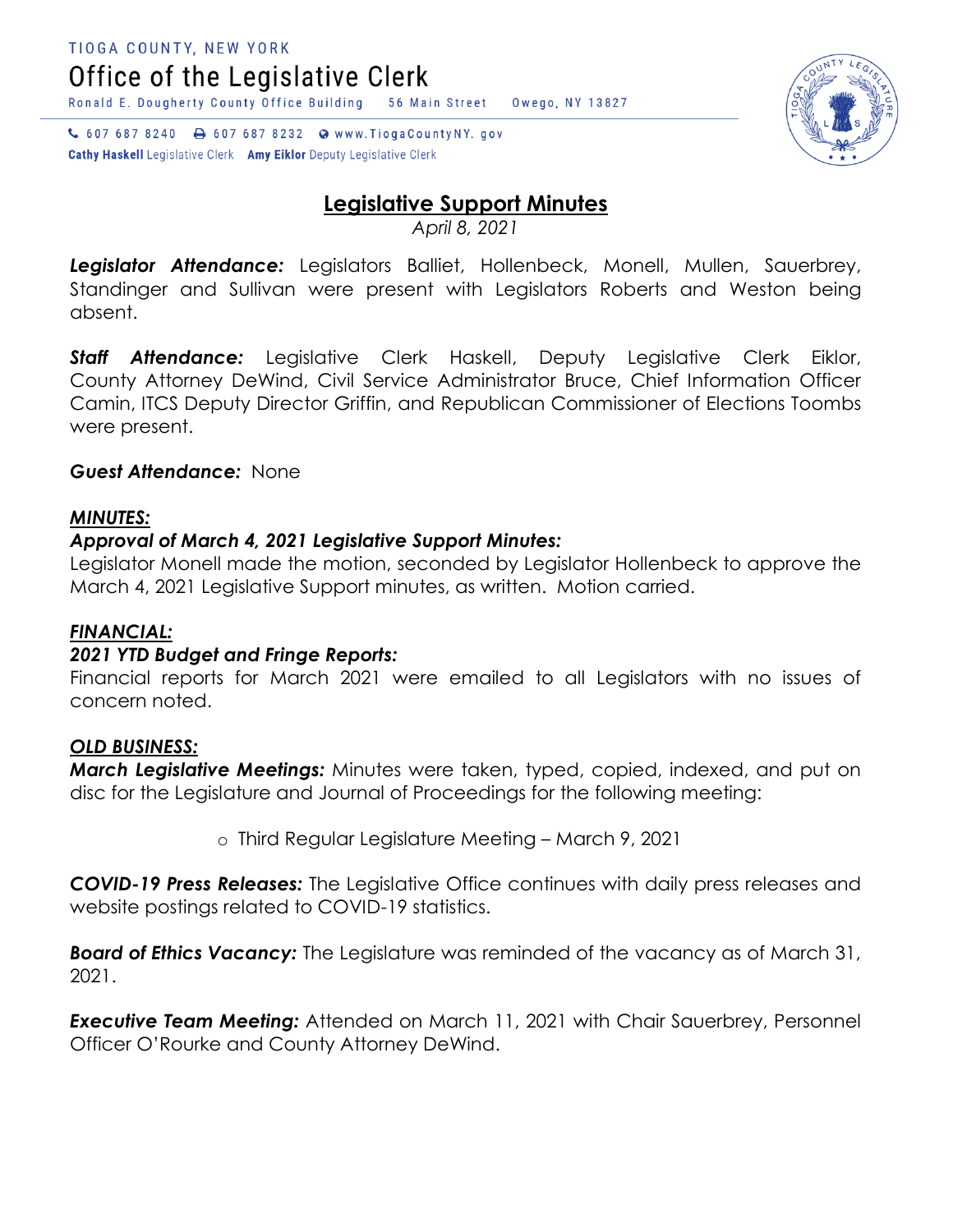



*Financial Disclosures:* The Legislature was reminded of the May 15, 2021 deadline for submission of financial disclosures to the County Attorney's office.

*Munis Super User Network Group and Training Program:*Last year, prior to the COVID-19 pandemic, the Department Heads stressed the importance of a Munis training program, as there has been no formal training since Munis inception in 2015 and we have experienced significant turnover with staff and Department Heads. Departments identified their "Super Users"; the individuals in each Department that are the most knowledgeable in Munis, and I sent a survey to these eleven (11) staff members to garner additional information based on their level of usage and proficiency. Legislative Clerk Haskell is working with the County Attorney and Treasurer's Office staff to develop a training program.

#### **NEW BUSINESS:**

#### *Fourth Regular Legislature Meeting – April 13, 2021*

- o **Prayer, Pledge, Voting Process -** Legislator Sullivan will lead the Legislature in the prayer, pledge, and voting process.
- o **Recognition Resolutions:**
	- *Recognition of Linda M. Bogart's 35 Years of Dedicated Service to Tioga County –* Legislator Balliet will read and present the resolution to Ms. Bogart at the April 13, 2021 Legislature meeting. County Clerk Klett and staff will also be in attendance.
	- *Recognizing Charles W. Thayer's 20 Years of Dedicated Service to Tioga County –* This resolution will just be noted in the April 13, 2021 Legislature meeting minutes, as Mr. Thayer is not attending the meeting.

#### o *Proclamations:*

- *Immunization Awareness Week in Tioga County –* Legislator Standinger will read and present this proclamation to Laura Bennett, Public Health Educator at the April 13, 2021 Legislature meeting.
- *Public Health Week (April 5-11, 2021) –* This proclamation has been read and presented in year's past, therefore, will just be noted in the April 13, 2021 Legislature meeting minutes.
- *Child Abuse Prevention Month -* This proclamation has been read and presented in year's past, therefore, will just be noted in the April 13, 2021 Legislature meeting minutes.
- o *Appointments/Re-Appointments:* As discussed at the last Legislative Worksession, Chair Sauerbrey will be appointing members to the *56 Main Street Building Committee* and Legislator Roberts has requested to Chair this committee.